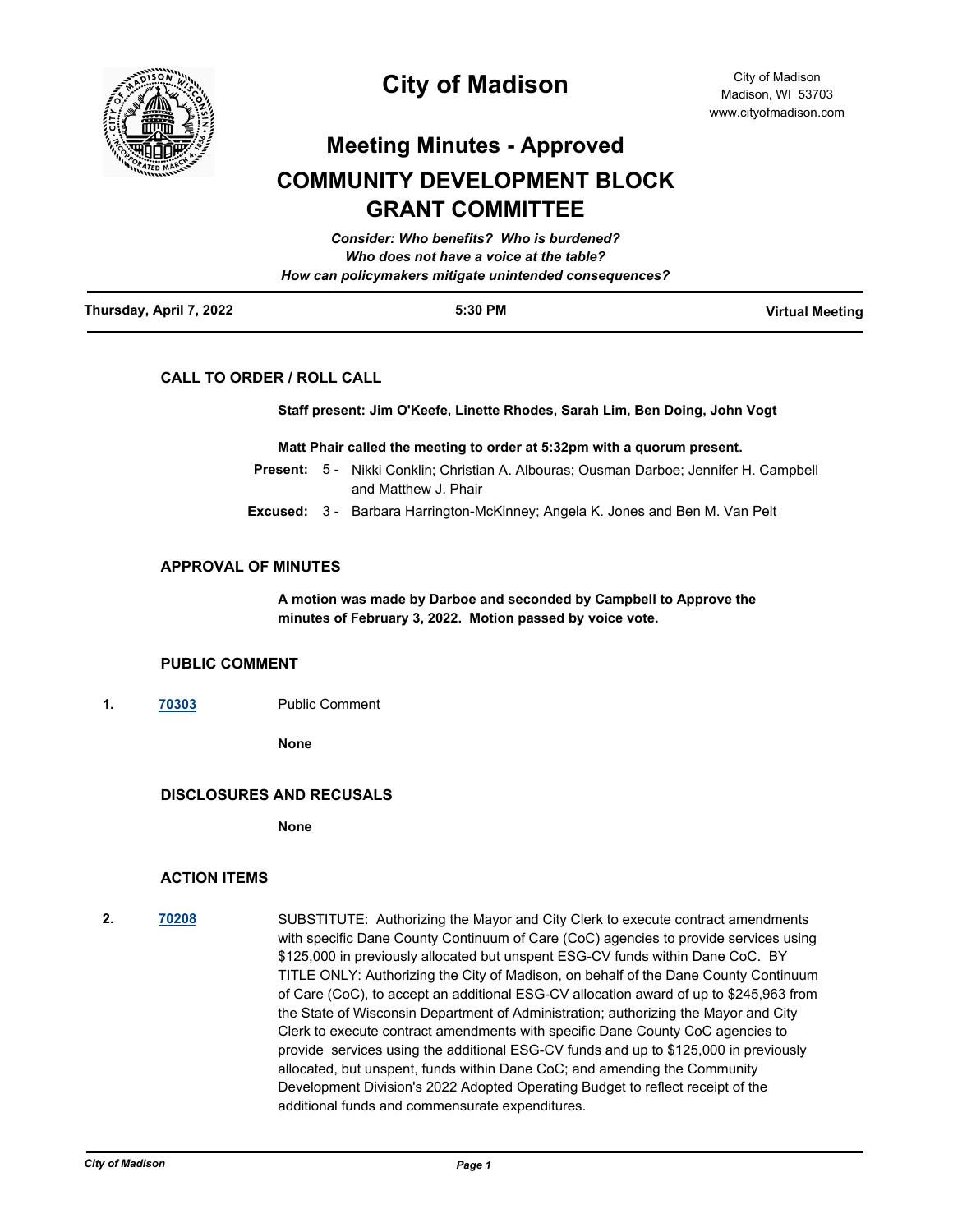## *Attachments:* [Accepting ESG-CV Award 70208 v1.pdf](http://madison.legistar.com/gateway.aspx?M=F&ID=6181b987-5c73-4f71-92b2-ad94ef17f0e5.pdf)

**A motion was made by Campbell and seconded by Darboe to return to lead with the recommendation to approve the SUBSTITUTE: Authorizing the Mayor and City Clerk to execute contract amendments with specific Dane County Continuum of Care (CoC) agencies to provide services using \$125,000 in previously allocated but unspent ESG-CV funds within Dane CoC.**

#### **Motion passed unanimously.**

**3. [70211](http://madison.legistar.com/gateway.aspx?m=l&id=/matter.aspx?key=81333)** Authorizing the Mayor and City Clerk to execute contract amendments with specific Dane CoC agencies to extend contract terms through June 30, 2022 and September 30, 2022.

> **A motion was made by Campbell and seconded by Alder Conklin to return to lead with recommendation to approve Authorizing the Mayor and City Clerk to execute contract amendments with specific Dane CoC agencies to extend contract terms through June 30, 2022 and September 30, 2022.**

#### **Motion passed unanimously.**

**4. [70216](http://madison.legistar.com/gateway.aspx?m=l&id=/matter.aspx?key=81338)** Authorizing the Mayor and City Clerk to amend the 2021-22 EHH contracts with The Road Home Dane County and Salvation Army of Dane County to add a total of \$51,975 of State EHH funds reallocated from Shelter from the Storm Ministry's Rapid Rehousing project

> **A motion was made by Campbell and seconded by Alder Albouras to return to lead with recommendation to approve Authorizing the Mayor and City Clerk to amend the 2021-22 EHH contracts with The Road Home Dane County and Salvation Army of Dane County to add a total of \$51,975 of State EHH funds reallocated from Shelter from the Storm Ministry's Rapid Rehousing project.**

#### **Motion passed unanimously.**

**5. [70582](http://madison.legistar.com/gateway.aspx?m=l&id=/matter.aspx?key=82613)** Approving the selection of the property located at 1902 Bartillon Drive as the site for a permanent shelter facility serving men experiencing homelessness, authorizing the City's Engineering Division to undertake a competitive process to select an entity to provide architectural and engineering design services, subject to Common Council approval, and authorizing the City's Community Development Division to undertake a similar effort to select an operator for the facility, again, subject to Council approval.

*Attachments:* [220419 Common Council Registrants Report.pdf](http://madison.legistar.com/gateway.aspx?M=F&ID=b7004d03-fa2e-447d-8328-9b8c0f9e2a17.pdf)

**A motion was made by Campbell and seconded by Darboe to return to lead with recommendation to approve Approving the selection of the property located at 1902 Bartillon Drive as the site for a permanent shelter facility serving men experiencing homelessness, authorizing the City's Engineering Division to undertake a competitive process to select an entity to provide architectural and engineering design services, subject to Common Council approval, and authorizing the City's Community Development Division to undertake a similar effort to select an operator for the facility, again, subject to Council approval.**

**Motion passed unanimously.**